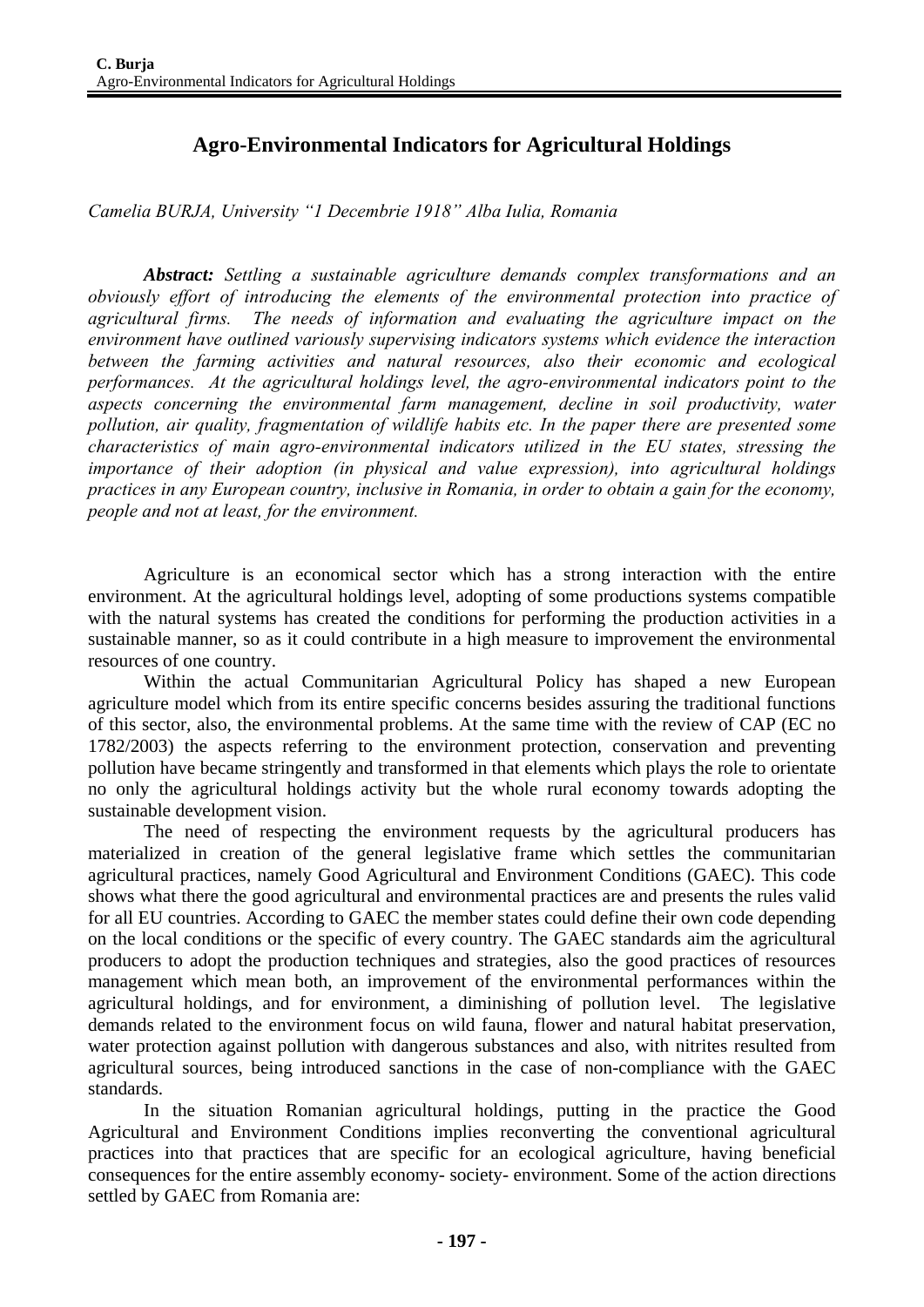- fight against and prevent soil erosion: prohibit weeding crops (maize, sunflower, potatoes, sugar beet) on the arable lands that have an inclination more than 12 % or if slopes have still been cultivated, the GAEC indicates to cover the soils in the winter time with autumn cultures (wheat, barley) or with plants like clover, Lucerne; the soil could be covered by natural vegetation, not ploughed after harvesting;

- preserve the uncultivated arable land in good conditions for production (no weeds, no undesired vegetation) cultivating plants, natural regeneration of grass;

- maintain grassland upkeep at a minimum level to avoid spreading of the weeds and unwished plants which aren't good to feed animals (vegetation must be cut once a year or more times).

 Like signature of the Kyoto Protocol (1997) which became compulsory since 2005, Romania ha engaged to contribute on reducing the pollution level implementing some favorable environmental measures, inclusively in the agricultural sector. Presently, due to the practicing an inadequate management, the Romanian agriculture generates various kinds of pollutions: increasing the chemical substances concentration per hectare (chemical fertilizers, pesticides, insecticides, fungicides) like as result of using the traditional practices for soils fertilization and plants protection against diseases – that means from ecological point of view a great water and soil pollution -, destroying of some natural habitats of important species of plants, animals or birds through various works which point soil improvements but they are not rational applied, practicing of some great irrigation systems which contribute to the strong soil erosion, affecting the landscapes and a biodiversity because of abandoning of soil from economic reasons etc.

 In this context, settling sustainable development in the agricultural sector demands the complex transformations and become very important the effort of compliance the need and the opportunity of introducing the elements of the environmental protection into practice of agricultural firms. These requests are not easy to realize, firstly because sometimes there are few and insufficient information registered on agriculture and environment situation, but mostly, it is not clear constituted an assembly of indicators which could measure the interaction between the agricultural activities and environment.

 At the global level, the preoccupies to answer the needs of information and evaluating the agriculture impact on the environment, dated for over two decades, outlined numerous supervising indicators systems. These assure an evidence of interaction between the agricultural activities and environment (inputs and outputs) also, of ecological performances of the agricultural holdings, playing the role to determine the decisional factors of the all levels to take an interest in improving the sustainable development of the rural economy.

 Being relatively numerous, the various assessment indicators systems have introduced voluntary in some farms of the European Union countries (Denmark, Germany, Belgian, Suisse, Great Britain, France, Holland, Luxemburg) or like current practice of the agriculture monitoring in other countries, like as Canada.

Some of the most usually agro-environment assessment systems are:

- GA, Green accounts (Denmark);

- EALF, Ethical account for livestock farms (Denmark);
- EMA, Environmental management for agriculture (UK);

- AEI, Agro-ecological indicators (France, Germany, Canada);

- AEL, Agricultural environment label (Netherlands) ;
- REPRO (Germany) ;
- FHL, Herd books system (Luxemburg, Belgium);

- STANK, Farm level nutrient (Sweden) etc.

Based on simple accounting principles, some of systems had into consideration kilos of active substances used (AEL). Other systems compare pesticide dosages used with standard recommended dosages (EALF, GA), but they do not make a difference between pesticides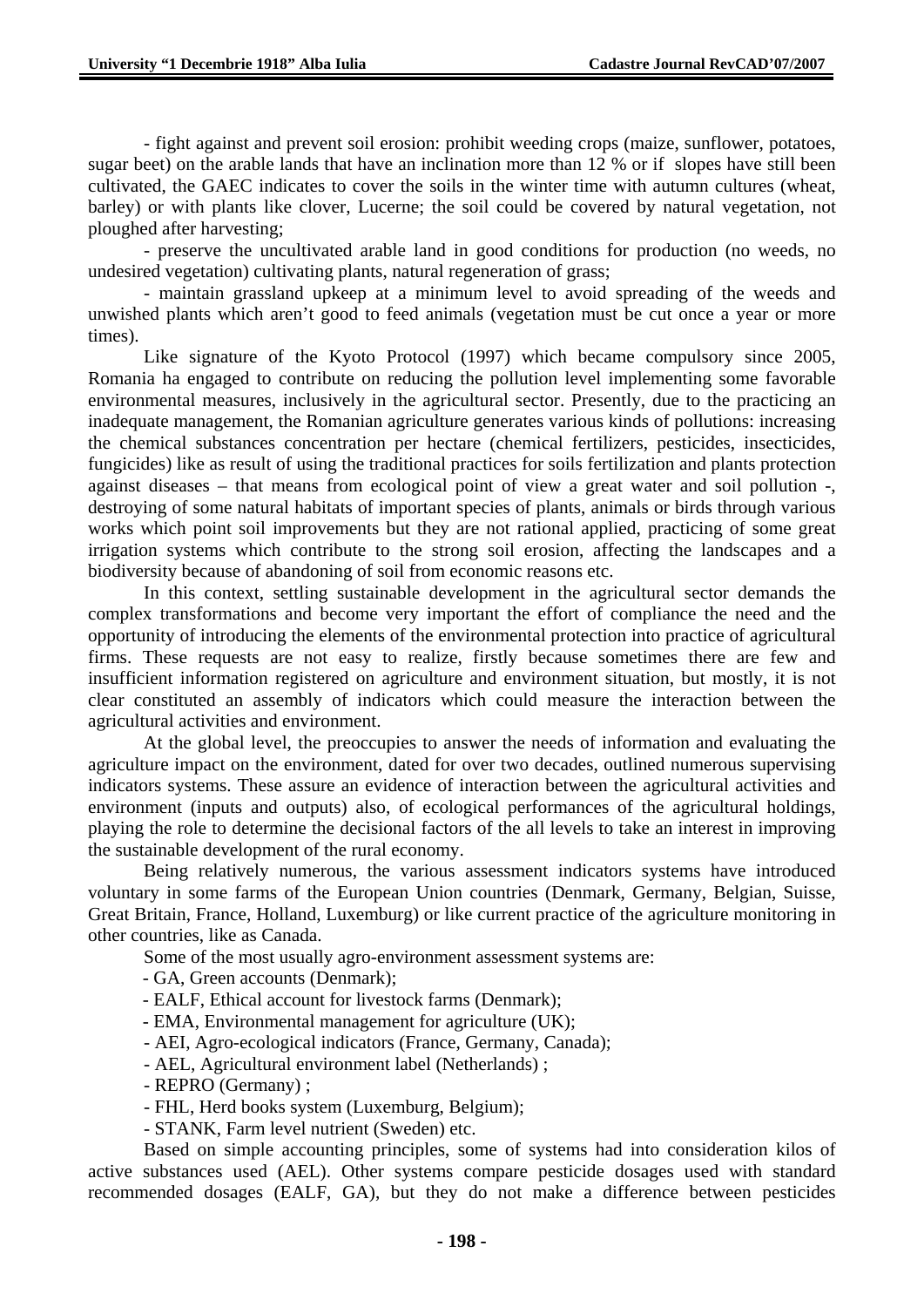according with their toxicity level or different modality of environmental impact. EMA, AEI and EYP systems give scores to risks associated with the particular pesticide used in the agricultural exploitations, those effects appearing in the degree of air and water pollution.

 In spite the environmental indicators are simple for calculating, the illustrating environmental performances of the agricultural exploitations with environmental indicators is sometimes, difficult, because the necessary information are empirical, such as: all actual input in fields and stables, production and sales, N content inventory, fertilizer use, kg N/ha, standard crop N requirements etc.

 However, there are many favorable aspects which recommend implementing an input-output accounting system:

- the main advantage of information offer by environmental indicators systems consist in possibility improvement ecological performances, in the same time with increase agricultural production. Adopting them, the exploitations became capable to impulse internal management transformations by introducing the environment aspects in agricultural activities preview;
- create the conditions for increasing efficiency of the energy used without supplementary expenses;
- stimulate reducing pesticides consumption and using some type of pesticides with low toxicity level;
- improve environmental performance and efficiency in input use, such as became possible the cost reduction;
- allow comparison between exploitations for increase the producers' interest in improving environmental performance, preserve soil quality, biodiversity, life's quality, which generally, there are features of sustainable development

Better known and having a large spread, the system Agro-Environmental Indicators (AEI) has an implementation on the national scale in Canada, since 1980 and due to the concrete obtained results could offer important guide marks for an economy being in the phase of identify the solutions, like as Romania's one. Also, it offers information about the strategies that have to be adopted so that the environmental performance of agricultural holdings, to increase.

 *The agro-environmental indicators* used at the agricultural holdings level become real information means and measuring instruments of main pressures on agro ecosystems, risks, of the impact provoked by the agricultural activities on the environment, the consequences of the agricultural practices that producers used, meanwhile, suggesting the possible options which could influence the environmental performance of the agricultural sector.

 Building the agro-environmental indicators system at the national level implies taking into consideration many aggregation levels of the indicators and results:

- agro-environmental indicators at the agricultural holdings level:
- agro-environmental indicators at the agricultural areas;
- agro-environmental indicators at the counties;
- agro-environmental indicators at the national level.

The agro-environmental indicators from the agricultural holdings level constitute the base level, meanwhile the most important for realizing the environmental sustainability of the agricultural activities. They measure the environmental risks generated by extensificaton or intensification of the crops or animals production, even in the place of their possible appearance and concern the main environmental components used by farms, those protection it is necessary: soil quality, water quality, air quality and biodiversity of species.

Monitoring the environmental management of the agricultural holdings could be made using some agro-environmental indicators (table 1):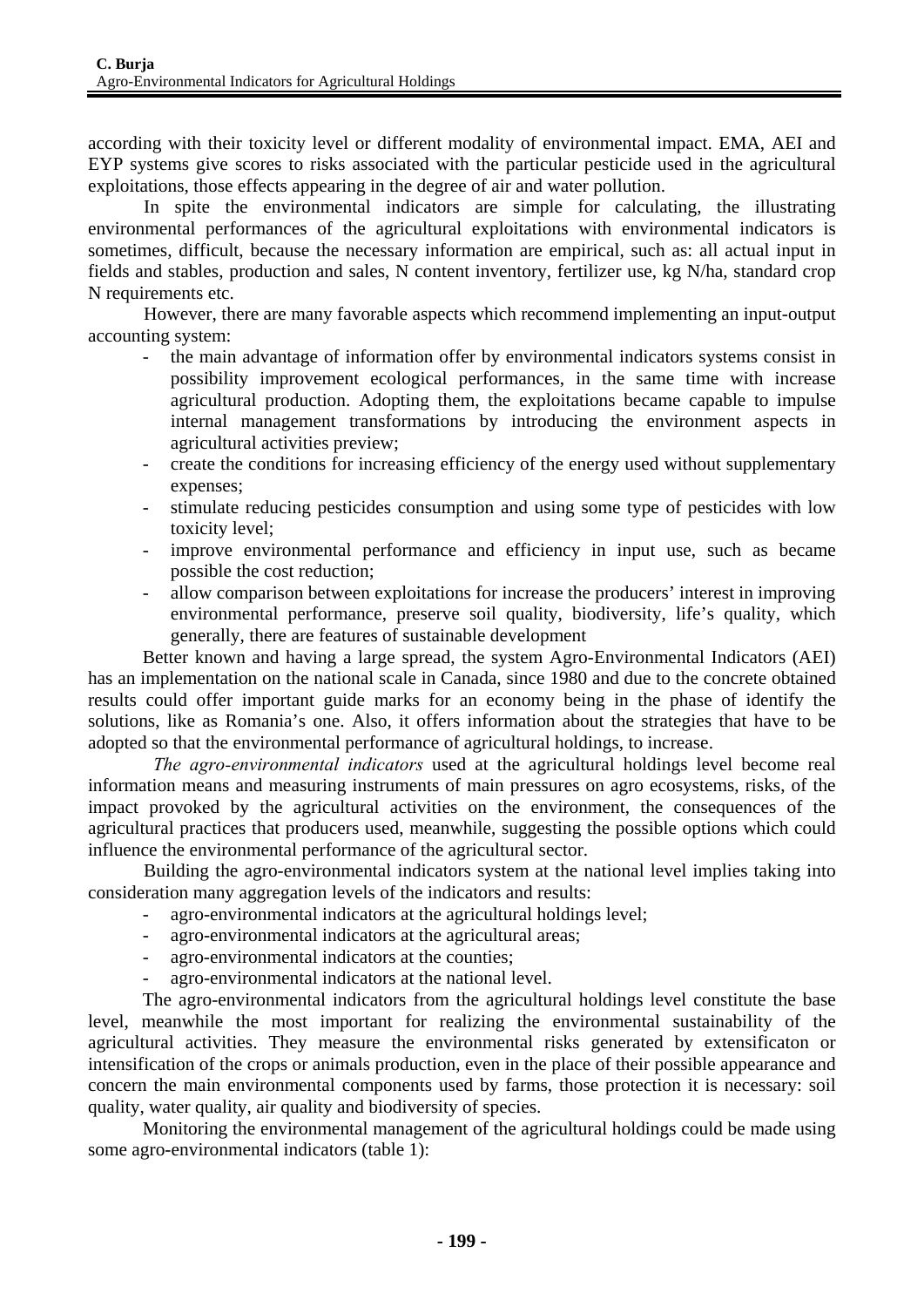| <b>Environmental</b> | <b>Indicators</b>        | <b>Information</b>                    |
|----------------------|--------------------------|---------------------------------------|
| factors category     |                          |                                       |
|                      | Soil cover               | <b>Mineral fertilizers</b>            |
|                      | Nitrogen use efficiency  | Manure storage and application        |
| Environmental        | (Residual soil nitrogen) | Pesticides (herbicides, insecticides, |
| farm management      | Energy use efficiency    | fungicides                            |
|                      | ratio                    | Energy input                          |
|                      |                          | Energy output                         |
| Soil quality         | Water erosion            |                                       |
|                      | Wind erosion             | Land use                              |
|                      | Tillage erosion          | Cropping practices:                   |
|                      | Soil organic carbon      | Tillage practice                      |
|                      | change                   |                                       |
|                      | Soil salinization        |                                       |
| Water quality        | Water contamination by   |                                       |
|                      | nitrogen                 |                                       |
|                      | Water contamination by   |                                       |
|                      | phosphorus               |                                       |
| Atmospheric          | <b>Greenhouse Gases</b>  | Main sources of GHG: nitrous          |
| quality              | emissions                | oxide, methane, carbon dioxide        |
| Agricultural         | Wildlife habitat on      | Wildlife damage                       |
| biodiversity         | farmland                 | Invasive alien species                |
|                      |                          | Soil biodiversity                     |

*Table 1 Agri-Environmental Indicators* 

 Source: Barg St., Swanson D., Venema H.D., Valuing Changes in Agri-Environmental Indicators, IISD, 2005

The general approach of building some agro-environmental indicators expresses the input elements within the agricultural exploitations, whose efficiency utilisation will determine the quality and the volume of the natural resources. Subsequent, the impact on the environment could be measures with agro-environmental indicators calculated to the output like: extend of the vegetal crops and of the livestock, animals waste, the level pollution with sediments, overdosing with nutrients, the dangerous atmospheric emissions etc (fig 1).



Figure 1. The role of the agro-environmental indicators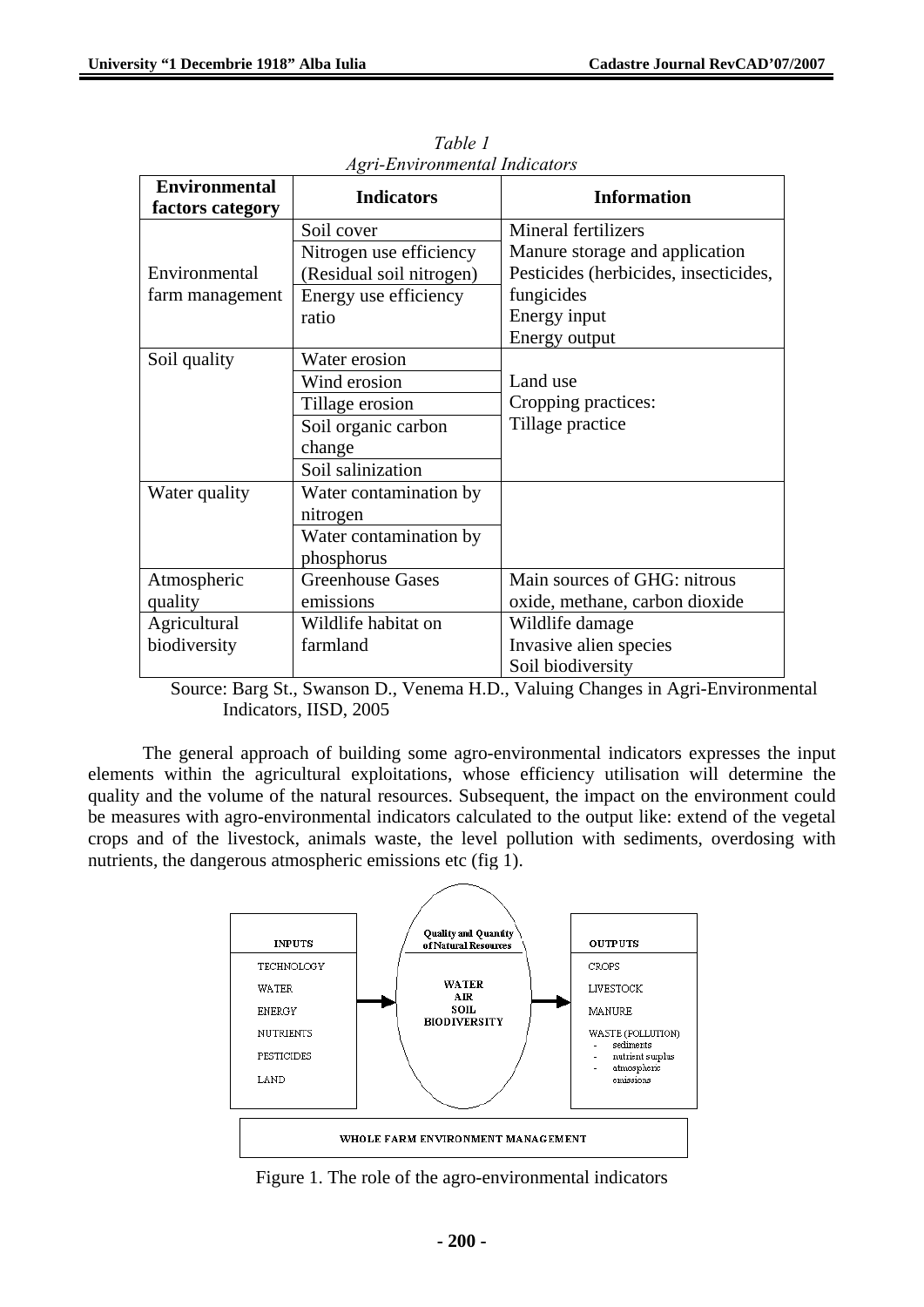The demanded information for calculating the agro-environment indicators there are very numerous and they have to indicate various aspects of environmental impact provoked by the agricultural sector:

- possible effects resulted by the limiting cultivation of some important lands and the effect of agricultural practices on the environment. So, the manner in which the agricultural holdings soils are used could create the conditions for land erosion;

- assessment and knowing the cultivation practices, the impact on the environment varies depending by the types of practiced crops. In the case of row crops (corn, vegetables, potatoes, tobacco) the erosion risk is higher while the hay crops generate a lower risk of erosion;

- the modality in which the tillage practices are influenced. The most usual used practices, meanwhile having a beneficial effect on the environment are follow:

> • conventional tillage practices - turning over the top 15-20 cm of soil, burying plant residues and exposing the soil, followed by secondary tillage to break up soil aggregates and produce a smooth, even seedbed;

> • conservation tillage - breaks up the soil and kill weeds but do not turn the soil over;

> • preparation for seeding using no-till - maintaining all plant residues on the surface;

> • maintaining the area of summerfallow by tillage weed control - tillage be carried out periodically during the growing season;

> • maintaining the area of summerfallow by a combination of chemical and tillage weed control or by chemical-only control;

- implications on environmental sustainability resulted from adopting some beneficial management practices that allow them to maintain or improve productivity while protecting the environment;

• method of fertilizer application. The possible method of fertilizer application could be: injected into soil or knifed-in (liquid or dry fertilizer), applied with seed, broadcast, banding etc;

• periodical using at least once every three years of soil tests for knowing the crops demands and the type of necessary fertilizer;

• assessment of the organic fertilizer used which have to be consummate in a lower quantity for reducing the risk of oversupplying nutrients and subsequent losses to the environment;

• the storage and application methods of the organic fertilizer which for a beneficial effect on the environment have to present a most reduce risk to spread of smells and flowing of nutrients;

• possibilities of reducing the pesticides and insecticides used;

• practice the alternative methods for controlling the pests;

• prevention animals access to surface water;

 assessment of the energy efficiency used that could show the agricultural system performance grade. Depending by inputs efficiency and also, by outputs efficiency, the energetically performance of the agricultural system is influenced by the existing technical infrastructure in the agricultural holdings, the mechanize grade of the works, type of agricultural works practiced, introduction of some new production technologies, type of agricultural products obtained. It could appreciate by Outputs/Inputs rate under reserve of the possibility of influencing the energy use efficiency by one of the economic factors or climate changes;

- improvement the practices for could reduce the GHG emissions of the agricultural sources. The main sources which contribute to GHG emissions increase there are: raising the grade of fertilization with chemicals or organic nutrients, vegetal waists, collection and storage the organic waste or it direct degradation on the grassland, the ammonia volatilization, methane emissions